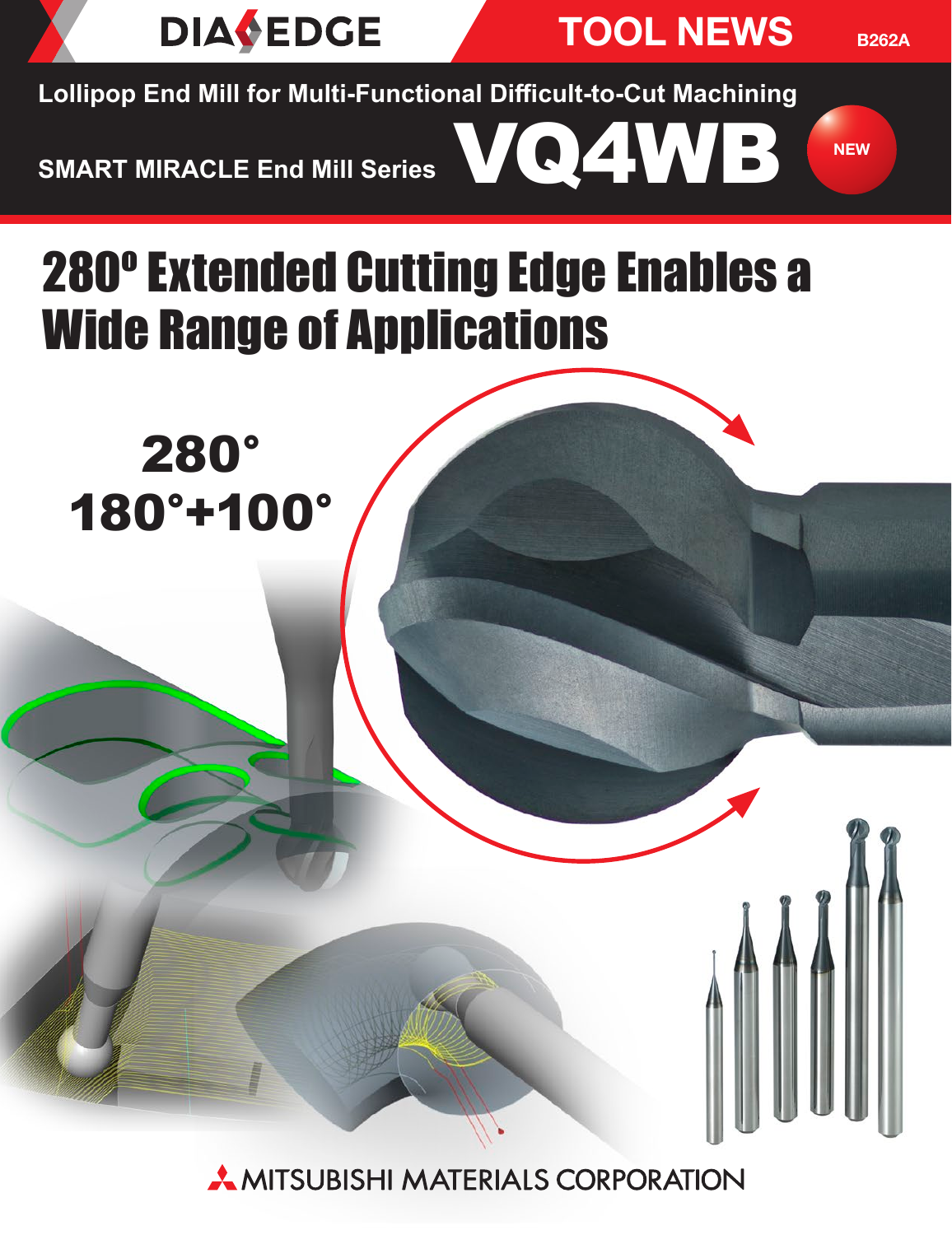## **Lollipop End Mill for Multi-Functional Difficult-to-Cut Machining**

# **SMART MIRACLE End Mill Series**



**280º extended cutting edge and special geometry of the cutting edge & rake face realizes multi-functional machining and wide range of applications. Optimal choice for machining undercut and complex shapes when using a 5-axis machine.**



# **Multiple-Applications**

True round ball cutting edge over the full 280º achieves stable cutting even during undercut machining.

## **High Efficiency**

4 flutes, extended cutting edge, specialized geometry and long tool life make for a highly efficient tool.

## **Low Cutting Resistance**

Constant edge and rake geometry helps to prevent burrs and chattering.

## **Long Tool Life**

Long life when machining carbon steel to difficult-to-cut materials by (Al,Cr)N based SMART MIRACLE coating.

## **Multiple Applications**

Deburring (Chamfering) The Internal Profile Milling Theorem Undercut Machining Undercut Machining





**280°**



**+50°**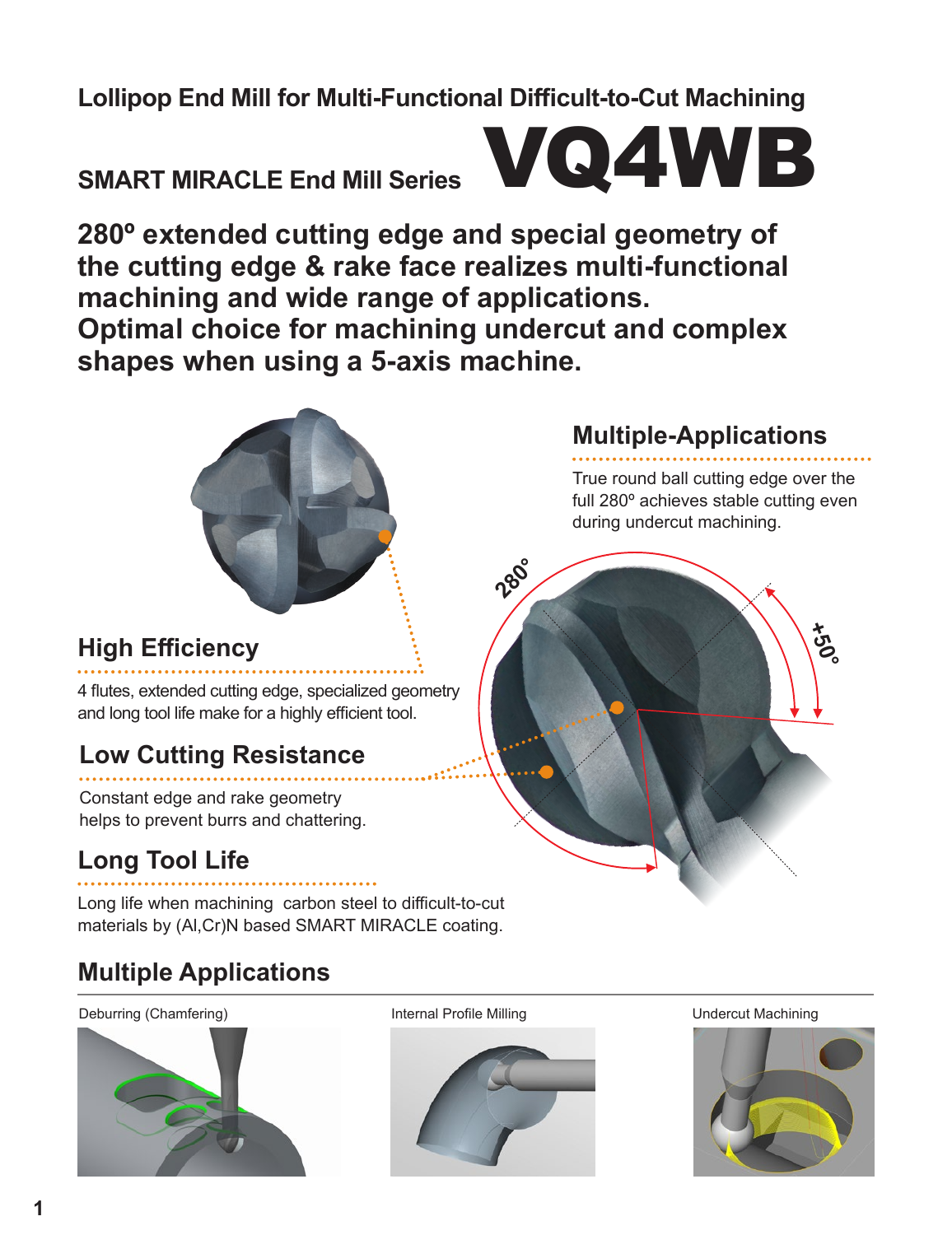

## **Multiple Applications**

Rounded Shape Slotting



Under Cut (Taper Hole)



Deburring and Chamfering





Internal Profile Milling



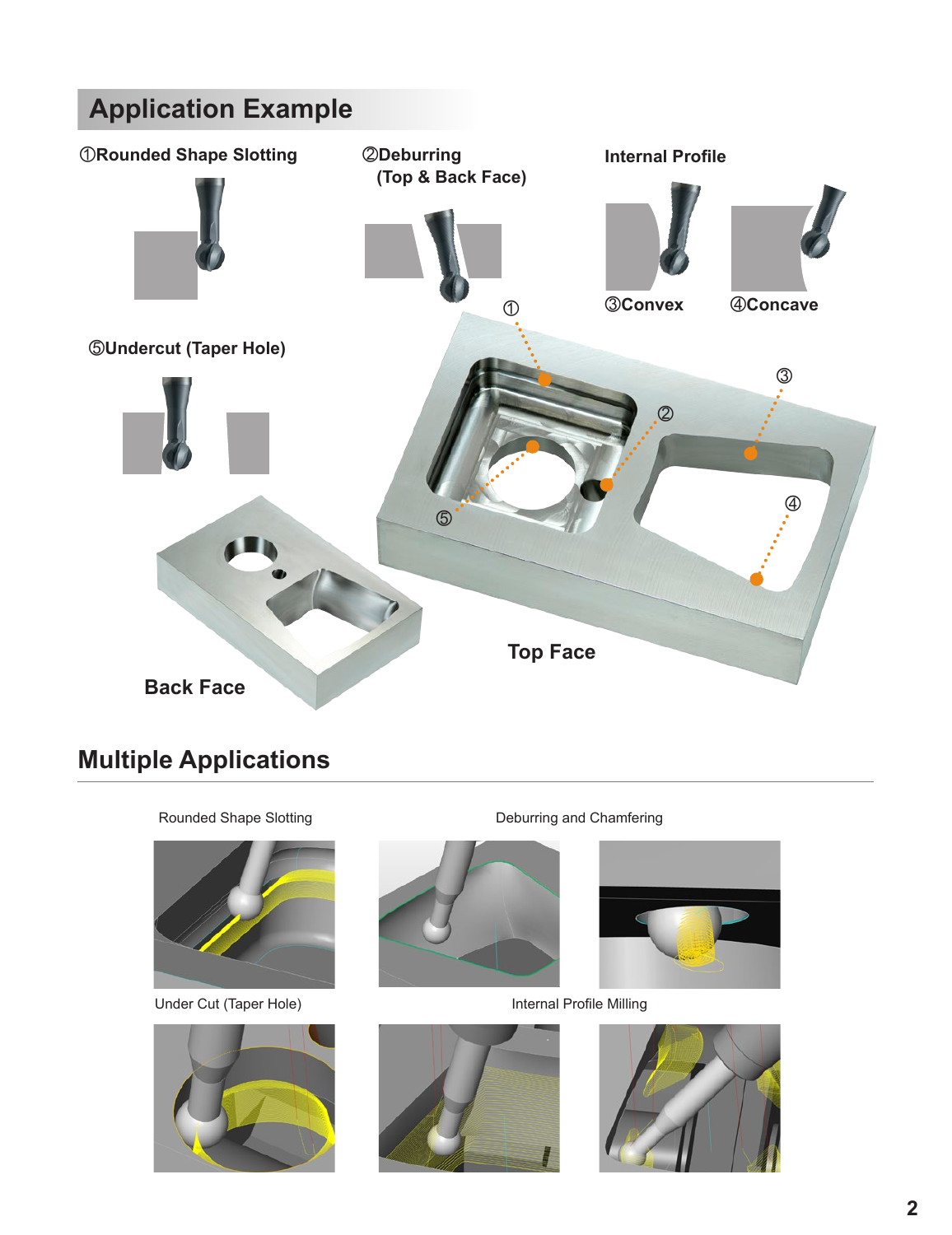# **Cutting Performance**

### **Comparison of Back Deburring in AISI S17400**

Significantly less burrs than Competing Lollipop End Mills

| <b>VQ4WB</b>                             |                                                                                |                                                                                |
|------------------------------------------|--------------------------------------------------------------------------------|--------------------------------------------------------------------------------|
| <b>Excellent Finish</b><br>with No Burrs |                                                                                |                                                                                |
| <b>Competitor A</b>                      |                                                                                |                                                                                |
| <b>Heavy Burring</b><br>Remains          | <cutting conditions=""><br/>Workpiece Material: AISI S17400<br/>Tool</cutting> | : VQ4WBR0150N08E280<br>$DC = .1181"$                                           |
| Competitor B                             | Revolution<br><b>Cutting Speed</b><br>Feed Rate                                | : $n = 3200$ min-1<br>: $vc = 98.5$ SFM<br>: $vf = 2.16$ IPM, $fz = .0002$ IPT |
| <b>Visible Burrs</b><br>Persist          | Chamfer Width<br>Cutting Mode                                                  | : .0394"<br>: Hole Size .1575"<br>External Coolant (Emulsion)                  |
|                                          | Machine                                                                        | : Vertical M/C (HSK-E25)                                                       |

## **Rounded Shape Slotting in Ti-6Al-4V ELI**

VQ4WB (4 flute) achieves double machining efficiency compared to conventional lollipop end mill (2 flute). Even after the same number of machining (rough + finish) as competitor tool, wear is minimal and VQ4WB can continue machining.



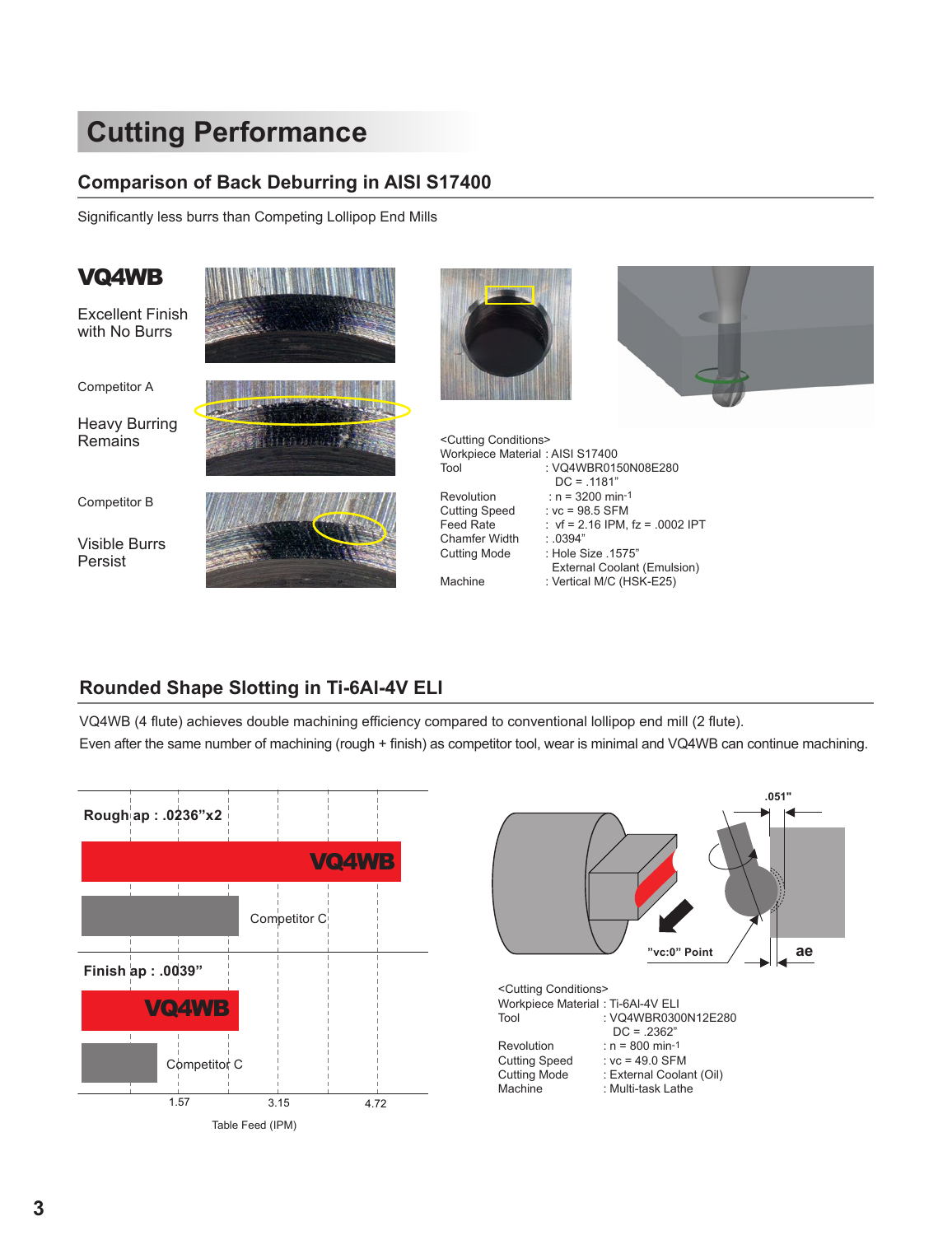## Lollipop End Mill for Multi-Functional Difficult-to-Cut Machining



Lollipop, Short cut length, 4 flute

| Carbon Steel, All<br>$30HRC$ | Dro Hardonad Ctool Hardonad Ctool<br>FICTIQIUCIICU OICCII IQIUCIICU OIC<br>45HRC | <b>Hardened Steel</b><br>$\leq$ 55HRC) | <b>Hardened Steel</b><br>(>55HRC) | Austenitic<br><b>Stainless Steel</b> | <b>Titanium Alloy.</b><br><b>Heat Resistant Alloy</b> | <b>Copper Alloy</b> | <b>Aluminum Alloy</b> |
|------------------------------|----------------------------------------------------------------------------------|----------------------------------------|-----------------------------------|--------------------------------------|-------------------------------------------------------|---------------------|-----------------------|
| ◚<br>ب                       | رب                                                                               |                                        |                                   | ⌒<br>رب                              | رب                                                    |                     |                       |





|     | $0.5 \leq RE \leq 3$ |  |  |
|-----|----------------------|--|--|
| C   | ±0.01                |  |  |
|     | 4≤DCON≤6             |  |  |
| h6. | 0.008                |  |  |

a Multi-function ball end mill with a lollipop shape for 5-axis machining.

● Optimal for back deburring, undercutting, and inner curved surface machining.

|                          |           |           |             |    |           |    |                |                 | (mm)         |
|--------------------------|-----------|-----------|-------------|----|-----------|----|----------------|-----------------|--------------|
| <b>Order Number</b>      | <b>RE</b> | <b>DC</b> | <b>APMX</b> | LU | <b>DN</b> | LF | <b>DCON</b>    | $\star$<br>No.F | <b>Stock</b> |
| <b>VQ4WBR0050N06E280</b> | 0.5       | 1.0       | 0.88        | 6  | 0.61      | 50 | 4              | 4               |              |
| <b>VQ4WBR0065N08E280</b> | 0.65      | 1.3       | 1.14        | 8  | 0.80      | 50 | $\overline{4}$ | 4               |              |
| <b>VQ4WBR0090N06E280</b> | 0.9       | 1.8       | 1.58        | 6  | 1.11      | 50 | 4              | 4               |              |
| <b>VQ4WBR0100N06E280</b> | 1.0       | 2.0       | 1.76        | 6  | 1.24      | 60 | 6              | 4               |              |
| VQ4WBR0140N16E280        | 1.4       | 2.8       | 2.47        | 16 | 1.74      | 60 | 6              | 4               |              |
| <b>VQ4WBR0150N08E280</b> | 1.5       | 3.0       | 2.64        | 8  | 1.87      | 60 | 6              | 4               |              |
| VQ4WBR0190N12E280        | 1.9       | 3.8       | 3.35        | 12 | 2.37      | 60 | 6              | 4               |              |
| <b>VQ4WBR0200N12E280</b> | 2.0       | 4.0       | 3.53        | 12 | 2.50      | 60 | 6              | 4               |              |
| VQ4WBR0240N16E280        | 2.4       | 4.8       | 4.23        | 16 | 3.00      | 70 | 6              | 4               |              |
| <b>VQ4WBR0250N12E280</b> | 2.5       | 5.0       | 4.41        | 12 | 3.13      | 80 | 6              | 4               |              |
| <b>VQ4WBR0300N12E280</b> | 3.0       | 6.0       | 5.29        | 12 | 3.76      | 80 | 6              | 4               |              |

Note 1) SMART MIRACLE coating has very low electrical conductivity; therefore, an external contact type of tool setter (electric transmitted) may not work.

\* Number of Flutes

#### **<Order for Special Product>**

For special products other than the above tool specifications, please contact our sales department.

**DC** = **RE** = **APMX** = Length of Cut **LU** =  $=$  Dia. Radius = Neck Length

**DN** = **LF** = **DCON** = Shank Dia. = Neck Dia. = Overall Length

#### a **: Inventory maintained.**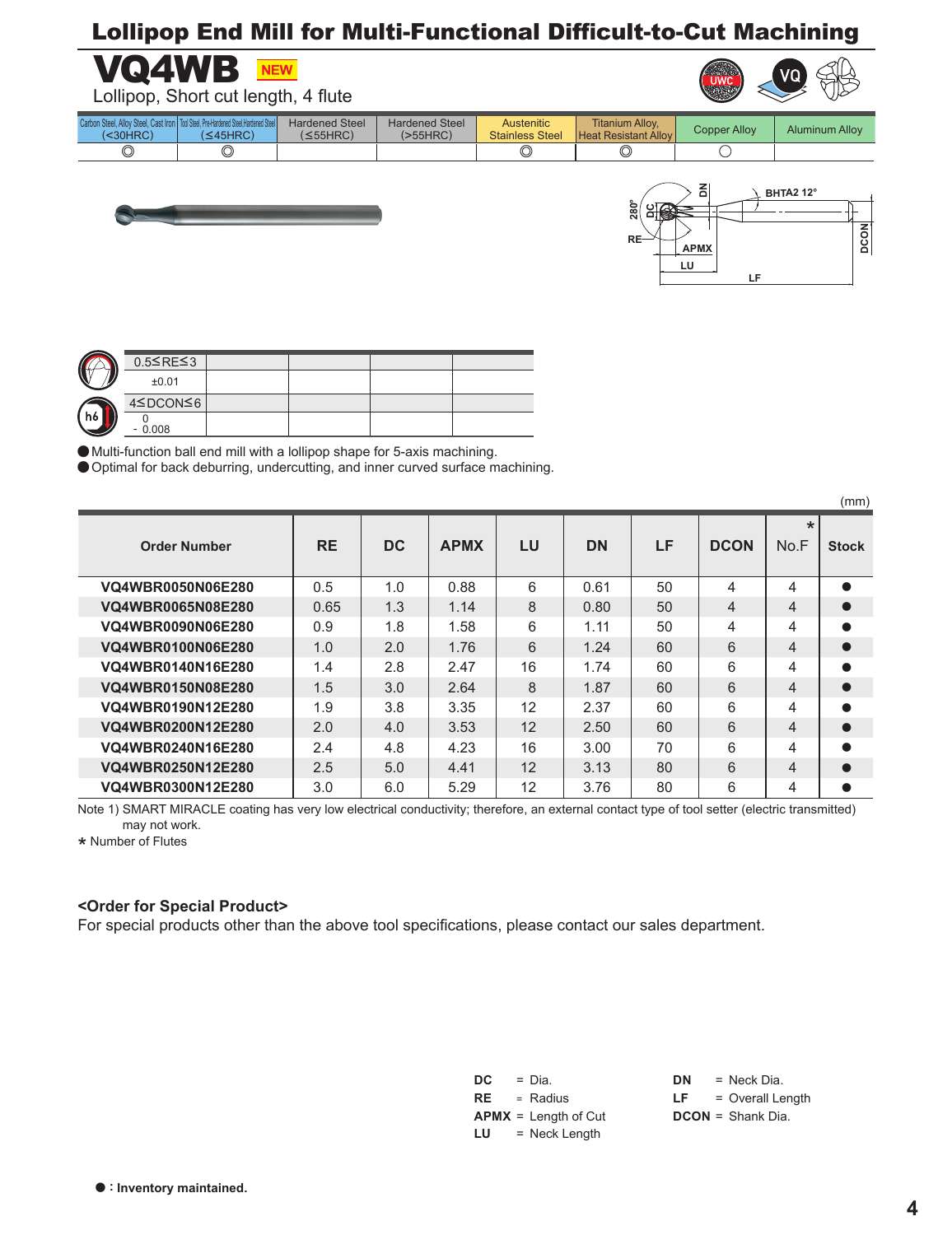#### **Recommended Cutting Conditions**

#### **E** Chamfering (Debarring)

| <b>Workpiece Material</b> |           |      |           | <b>Pre-hardened Steels</b> | Milld Steels, Carbon Steels, Copper Alloys,<br>AISI 1045, 4140, 1010, P20, P21, 4340, ASTM A36 etc. |              | Austentic, Ferritic and Martensitic Stainless Steels,<br>Precipitation Hardening Stainless Steels, Cobalt Chrome<br>Alloys, Titanium Alloys<br>AISI 304, 316, 630, 631, 431, 420, Ti-6AI-4V,<br>15-5PH, 17-4PH etc. |                  |              |  |
|---------------------------|-----------|------|-----------|----------------------------|-----------------------------------------------------------------------------------------------------|--------------|---------------------------------------------------------------------------------------------------------------------------------------------------------------------------------------------------------------------|------------------|--------------|--|
|                           | <b>DC</b> |      | <b>RE</b> | Revolution                 | <b>Feed Rate</b>                                                                                    | Depth of Cut | Revolution                                                                                                                                                                                                          | <b>Feed Rate</b> | Depth of Cut |  |
| mm                        | inch      | mm   | inch      | $n (min^{-1})$             | $vf$ (IPM)                                                                                          | Max.CF       | $n (min^{-1})$                                                                                                                                                                                                      | $vf$ (IPM)       | Max.CF       |  |
| 1.0                       | .039      | 0.5  | .020      | 19000                      | 11.8                                                                                                | .004         | 14000                                                                                                                                                                                                               | 8.7              | .004         |  |
| 1.3                       | .051      | 0.65 | .026      | 15000                      | 16.5                                                                                                | .005         | 11000                                                                                                                                                                                                               | 12.2             | .005         |  |
| 1.8                       | .071      | 0.9  | .035      | 11000                      | 22.4                                                                                                | .007         | 8000                                                                                                                                                                                                                | 16.5             | .007         |  |
| 2.0                       | .079      | 1.0  | .039      | 9500                       | 24.0                                                                                                | .008         | 7200                                                                                                                                                                                                                | 18.1             | .008         |  |
| 2.8                       | .110      | 1.4  | .055      | 6800                       | 29.9                                                                                                | .011         | 5100                                                                                                                                                                                                                | 22.4             | .011         |  |
| 3.0                       | .118      | 1.5  | .059      | 6400                       | 30.3                                                                                                | .012         | 4800                                                                                                                                                                                                                | 22.8             | .012         |  |
| 3.8                       | .150      | 1.9  | .075      | 5000                       | 33.1                                                                                                | .015         | 3800                                                                                                                                                                                                                | 25.2             | .015         |  |
| 4.0                       | .157      | 2.0  | .079      | 4800                       | 34.6                                                                                                | .016         | 3600                                                                                                                                                                                                                | 26.0             | .016         |  |
| 4.8                       | .189      | 2.4  | .094      | 4000                       | 37.8                                                                                                | .019         | 3000                                                                                                                                                                                                                | 28.3             | .019         |  |
| 5.0                       | .197      | 2.5  | .098      | 3800                       | 38.2                                                                                                | .020         | 2900                                                                                                                                                                                                                | 29.1             | .020         |  |
| 6.0                       | .236      | 3.0  | .118      | 3200                       | 39.4                                                                                                | .024         | 2400                                                                                                                                                                                                                | 30.3             | .024         |  |
|                           |           |      |           |                            |                                                                                                     |              |                                                                                                                                                                                                                     |                  |              |  |



(inch)

#### $\blacksquare$  **Internal Profile / Undercut**

|                                       |           | Depth of Cut              |           |                            |                                                                                                     |              | 2RE<br>CFS0.2                                                                                                                                                                                                       |                  |              |  |
|---------------------------------------|-----------|---------------------------|-----------|----------------------------|-----------------------------------------------------------------------------------------------------|--------------|---------------------------------------------------------------------------------------------------------------------------------------------------------------------------------------------------------------------|------------------|--------------|--|
|                                       |           |                           |           |                            |                                                                                                     |              |                                                                                                                                                                                                                     |                  | RE: Radius   |  |
|                                       |           |                           |           |                            |                                                                                                     |              |                                                                                                                                                                                                                     |                  |              |  |
| Internal Profile / Undercut<br>(inch) |           |                           |           |                            |                                                                                                     |              |                                                                                                                                                                                                                     |                  |              |  |
|                                       |           | <b>Workpiece Material</b> |           | <b>Pre-hardened Steels</b> | Milld Steels, Carbon Steels, Copper Alloys,<br>AISI 1045, 4140, 1010, P20, P21, 4340, ASTM A36 etc. |              | Austentic, Ferritic and Martensitic Stainless Steels,<br>Precipitation Hardening Stainless Steels, Cobalt Chrome<br>Alloys, Titanium Alloys<br>AISI 304, 316, 630, 631, 431, 420, Ti-6AI-4V,<br>15-5PH, 17-4PH etc. |                  |              |  |
|                                       | <b>DC</b> |                           | <b>RE</b> | Revolution                 | <b>Feed Rate</b>                                                                                    | Depth of Cut | Revolution                                                                                                                                                                                                          | <b>Feed Rate</b> | Depth of Cut |  |
| mm                                    | inch      | mm                        | inch      | $n (min^{-1})$             | $vf$ (IPM)                                                                                          | ae           | $n (min^{-1})$                                                                                                                                                                                                      | $vf$ (IPM)       | ae           |  |
| 2.0                                   | .079      | 1.0                       | .039      | 9500                       | 18.1                                                                                                | .001         | 7200                                                                                                                                                                                                                | 11.4             | .001         |  |
| 3.0                                   | .118      | 1.5                       | .059      | 6400                       | 22.0                                                                                                | .004         | 4800                                                                                                                                                                                                                | 13.8             | .004         |  |
| 4.0                                   | .157      | 2.0                       | .079      | 25.6<br>4800<br>.006       |                                                                                                     |              | 3600                                                                                                                                                                                                                | 15.4             | .006         |  |
| 5.0                                   | .197      | 2.5                       | .098      | 3800                       | 28.7                                                                                                | .007         | 2900                                                                                                                                                                                                                | 17.3             | .007         |  |
| 6.0                                   | .236      | 3.0                       | .118      | 3200                       | 30.3                                                                                                | .009         | 2400                                                                                                                                                                                                                | 18.1             | .009         |  |
|                                       |           |                           |           |                            |                                                                                                     |              |                                                                                                                                                                                                                     |                  |              |  |

 $\uparrow$  ap  $\leq$  0.3RE ae Depth of Cut RE : Radius

Note 1) SMART MIRACLE coating has very low electrical conductivity; therefore, an external contact type of tool setter (electric transmitted) may not work. When measuring the tool length, please use an internal contact type (non-electricity type) or a laser tool setter. Note 2) If the depth of cut is smaller than this table, feed rate can be increased.

Note 3) If the rigidity of the machine or the workpiece material installation is very low, or chattering is generated, please reduce the revolution and the feed rate proportionately.

Note 4) For sizes RE 0.5, 0.65, 0.9, 1.4, 1.9 and RE 2.4 which have long neck lengths, internal profile milling and round shape slotting are not recommended.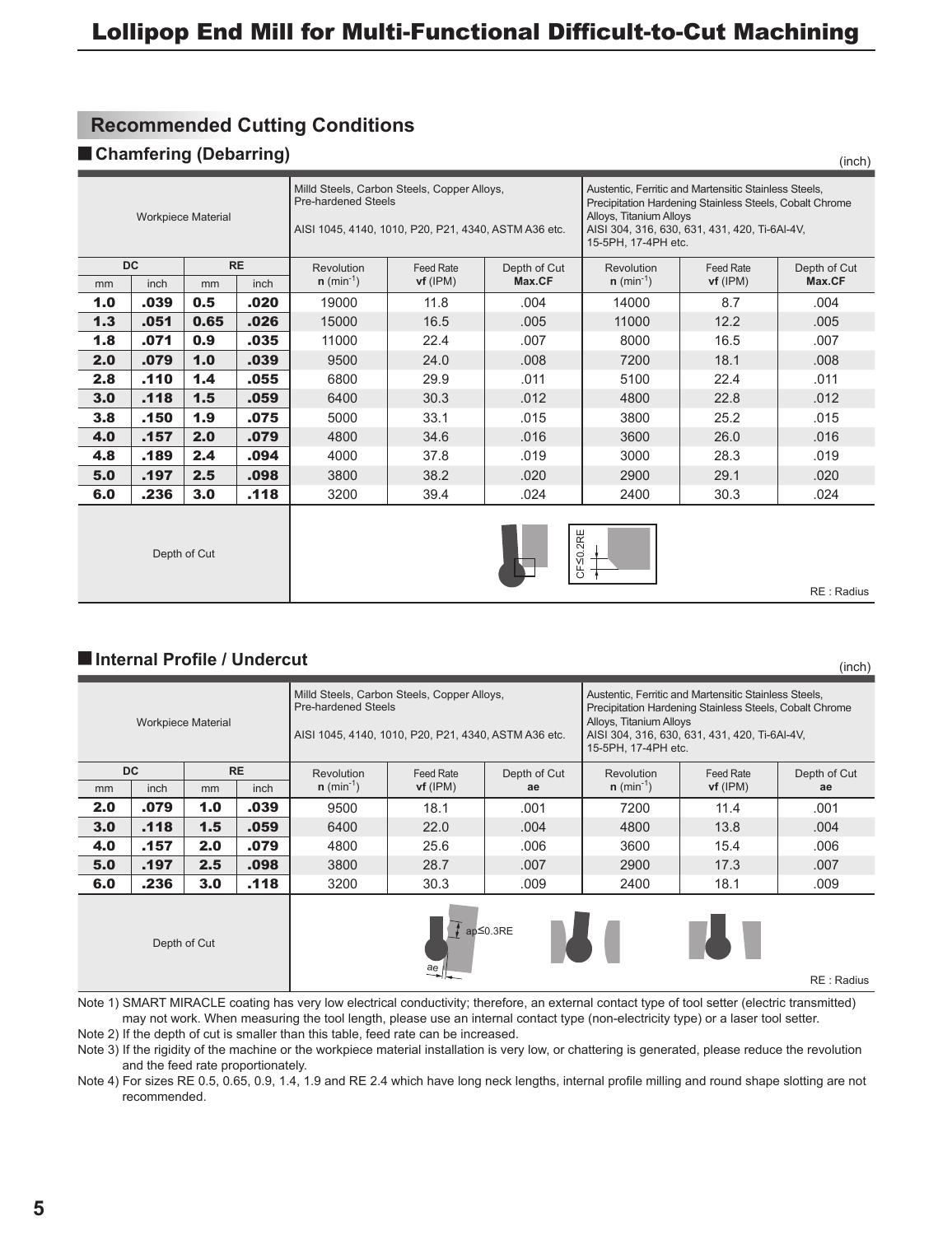## **Radiused Shape Slotting Radiused Shape Slotting**

|              | <b>Workpiece Material</b> |     |           | <b>Pre-hardened Steels</b><br>ASTM A36 etc. | Milld Steels, Carbon Steels, Copper Alloys,<br>AISI 1045, 4140, 1010, P20, P21, 4340, |                                    |                        | Austentic, Ferritic and Martensitic Stainless Steels,<br>Precipitation Hardening Stainless Steels, Cobalt Chrome<br>Alloys, Titanium Alloys<br>AISI 304, 316, 630, 631, 431, 420, Ti-6AI-4V,<br>15-5PH, 17-4PH etc. |            |              |         |
|--------------|---------------------------|-----|-----------|---------------------------------------------|---------------------------------------------------------------------------------------|------------------------------------|------------------------|---------------------------------------------------------------------------------------------------------------------------------------------------------------------------------------------------------------------|------------|--------------|---------|
|              | <b>DC</b>                 |     | <b>RE</b> | <b>Revolution</b>                           | Feed Rate                                                                             |                                    | Depth of Cut           | Revolution                                                                                                                                                                                                          | Feed Rate  | Depth of Cut |         |
| mm           | inch                      | mm  | inch      | $n (min^{-1})$                              | $vf$ (IPM)                                                                            | ae                                 | Max. ae                | $n (min^{-1})$                                                                                                                                                                                                      | $vf$ (IPM) | ae           | Max. ae |
| 2.0          | .079                      | 1.0 | .039      | 9500                                        | 11.8                                                                                  | .001                               | .002                   | 7200                                                                                                                                                                                                                | 5.5        | .001         | .002    |
| 3.0          | .118                      | 1.5 | .059      | 6400                                        | 15.0                                                                                  | .004                               | .008                   | 4800                                                                                                                                                                                                                | 7.5        | .004         | .008    |
| 4.0          | .157                      | 2.0 | .079      | 4800                                        | 17.3                                                                                  | .006                               | .011                   | 3600                                                                                                                                                                                                                | 9.1        | .006         | .011    |
| 5.0          | .197                      | 2.5 | .098      | 3800                                        | 19.3                                                                                  | .007                               | .021                   | 2900                                                                                                                                                                                                                | 10.2       | .007         | .021    |
| 6.0          | .236                      | 3.0 | .118      | 3200                                        | 20.1                                                                                  | .009                               | .035                   | 2400                                                                                                                                                                                                                | 10.6       | .009         | .035    |
| Depth of Cut |                           |     |           |                                             |                                                                                       | Max Cut of Depth<br>$\frac{ae}{4}$ | Max Cut of Depth<br>ae |                                                                                                                                                                                                                     |            | RE: Radius   |         |

Note 1) SMART MIRACLE coating has very low electrical conductivity; therefore, an external contact type of tool setter (electric transmitted) may not work. When measuring the tool length, please use an internal contact type (non-electricity type) or a laser tool setter.

Note 2) If the depth of cut is smaller than this table, feed rate can be increased.

Note 3) If the rigidity of the machine or the workpiece material installation is very low, or chattering is generated, please reduce the revolution and the feed rate proportionately.

Note 4) For sizes RE 0.5, 0.65, 0.9, 1.4, 1.9 and RE 2.4 which have long neck lengths, internal profile milling and round shape slotting are not recommended.

Note 5) Though max ae means stably machinable cutting condition, maximum depth of calculated by effective cutting edge angle is 0.3 times RE. (In that case please reduce the revolution and feed rate than this table.)